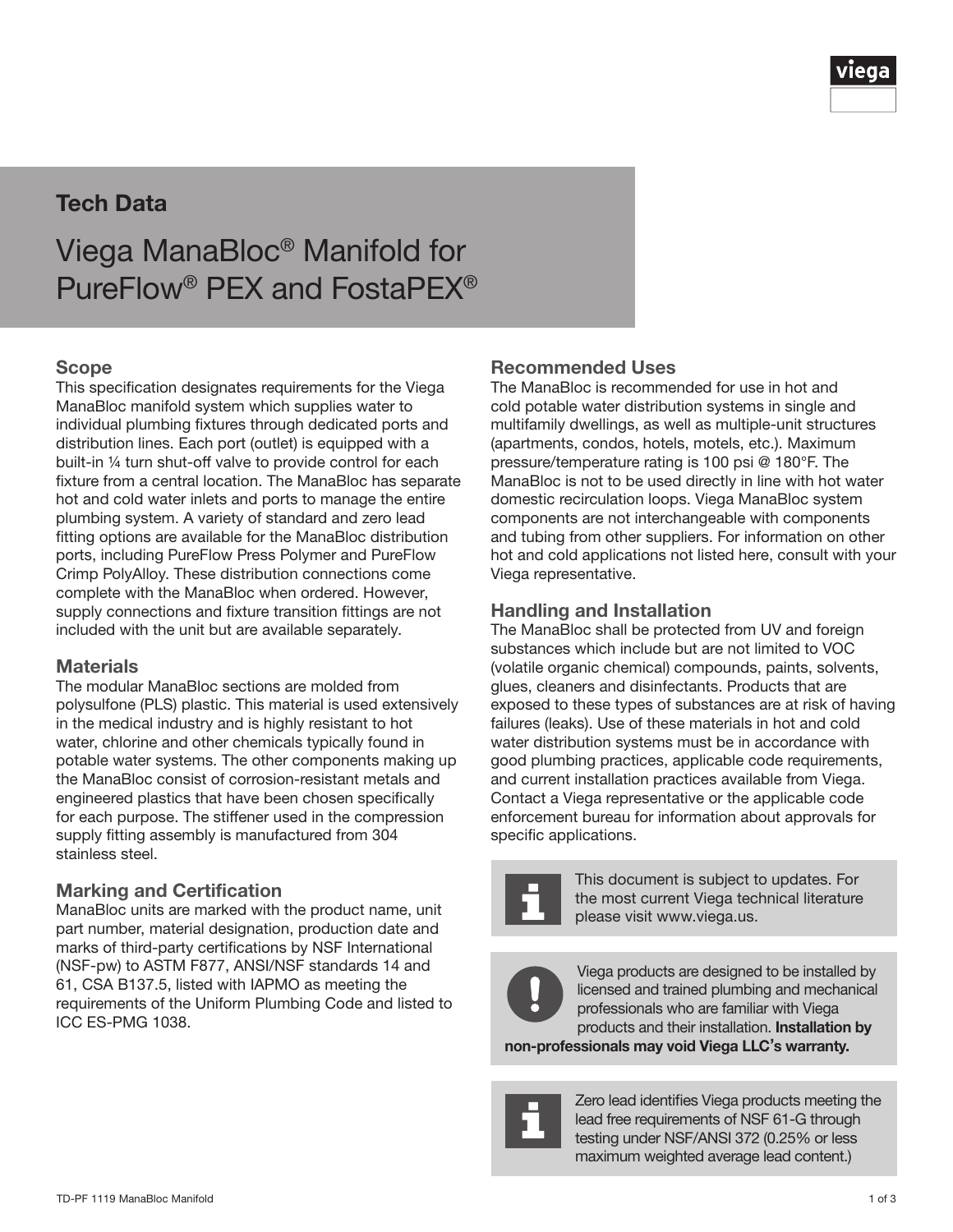# Capacities and K-Factor

| <b>Specifications</b>                                            | <b>English Units</b>                                                        | <b>SI Units</b>                                                                                                      |
|------------------------------------------------------------------|-----------------------------------------------------------------------------|----------------------------------------------------------------------------------------------------------------------|
| Main Waterway (each side)                                        | $1\frac{1}{4}$ "                                                            | 31.8mm                                                                                                               |
| Main Inlet/Outlet Connection                                     | 1" Male NPSM                                                                |                                                                                                                      |
| <b>Fixture Ports</b>                                             | %" CTS and 1/2" CTS                                                         | 9.5mm and 12.7mm                                                                                                     |
| Fixture Port Rating (each)<br>(@ 8 FPS tubing velocity)          | $\frac{3}{8}$ " - 2.5 GPM<br>$\frac{1}{2}$ " - 4 GPM                        | $\frac{3}{8}$ " - 9.5 LPM<br>$1/2$ " - 15.1 LPM                                                                      |
| <b>Fixture Port K-Factor</b>                                     | $\frac{3}{8}$ " - .35<br>$\frac{1}{2}$ " - .21<br>(PSI=KxGPM <sup>2</sup> ) | $\frac{3}{8}$ " - 1.66 x 10 <sup>-3</sup><br>$\frac{1}{2}$ " - 9.997 x 10 <sup>-4</sup><br>(BAR=KxLPM <sup>2</sup> ) |
| Main Bore Flow Capacity (each side)<br>(2015 IPC Table 604.10.1) | 31 GPM                                                                      | 117.3 LPM                                                                                                            |
| Main Bore Through Feed K Factor<br>(36 Ports with "Y" Block)     | 0.012<br>(PSI=KxGPM <sup>2</sup> )                                          | 56.98x10-6<br>(BAR=KxLPM <sup>2</sup> )                                                                              |
| WSFU Capacity (each side)<br>(2015 IPC, table E103.3(3))         | 60                                                                          |                                                                                                                      |

## Quality Assurance

When the product is marked with the ASTM F877 designation, it affirms that all ManaBloc manifold control units are factory-assembled and pretested prior to delivery to the field. Viega utilizes protective packaging to reduce risk of damage during shipping and storage. ManaBloc manifolds are not intended to be fabricated or disassembled in the field. ManaBloc manifolds are intended for potable water use only.

## **Certifications**

- cNSF<sup>®</sup>us pw-G
	- Zero Lead listing meeting California AB 1953 and Vermont Act 193
	- NSF International Performance and
	- Health Effects (Standards 14 & 61)
	- NSF certified to CSA B137.5 (Canadian Standards Association)



■ ICC ES-PMG™ 1038 plumbing applications



■ IAPMO Certified